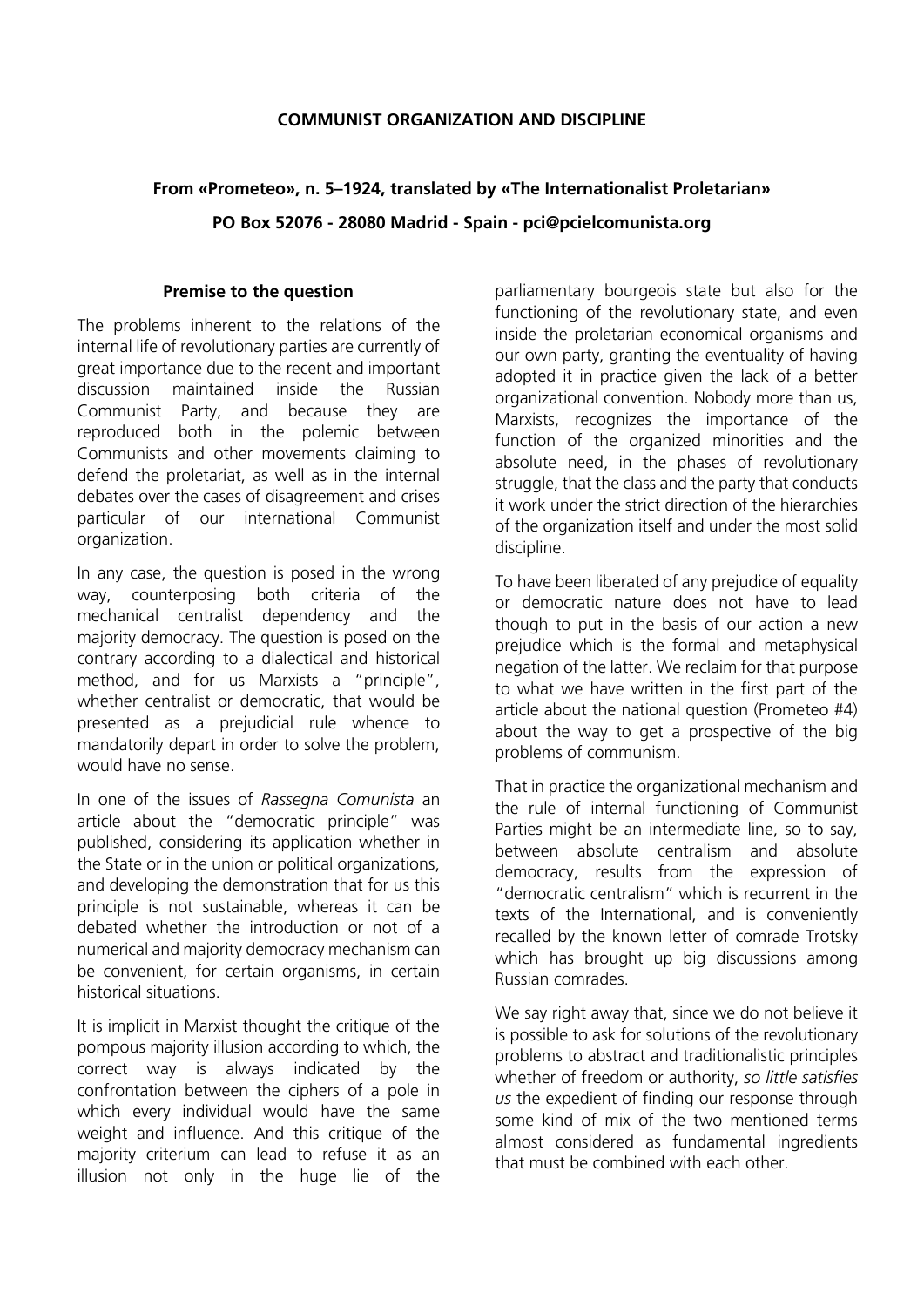The communist position in the problems of organization and discipline must according to us be much more complete, satisfying and original.

In order to point it in a synthetic way (setting down clear before that we are against all kind of *autonomous federalism* criteria, and we accept the term of centralism because it has the meaning of synthesis and unity as opposed to some kind of association by chance and "liberal" of forces aroused from the most various independent initiatives), we prefer ever since a lot of time the expression "organic centralism". Regarding a more complete development of the reached conclusion, we retain that it will exist, most likely in texts that will be able to be discussed in the  $5<sup>th</sup>$ World Communist Congress. The problem is also partially considered in the tactic thesis for the  $4<sup>th</sup>$ Congress which have recently been reproduced by *Stato Operaio*.

Let us go now to a simple historical claim that must be borne in mind in order to avoid any simplistic solution of the problem, whether that one that at any moment requires a vote to provide righteousness to the majority, whether that one that on the contrary in all cases considers the central and supreme hierarchies to be right. The problem is to show how to reach through a real and dialectical way the effective overcoming of the perhaps tormenting dilemma to which the problems of disciplinary nature in practice often lead.

Let us reclaim ourselves to the history of the traditional socialist parties and the II International. These parties, in the opportunistic groups that had taken their direction, sheltered in the shadow of the bourgeois principles of democracy and autonomy of the various organs. This however did not impede that against the leftist elements that reacted to the revisionist and opportunistic tendencies the *bugbear* of the *discipline of the majority* and the *discipline to the chiefs* were largely used. This became in fact the main tool by which those parties could assume, especially when the first world war exploded, the function, into which they degenerated, of instruments of ideological and political mobilization of the working class by the bourgeoisie. A true dictatorship of the rightist elements was thus imposed, against which the revolutionaries had to

fight, not because immanent principles of internal democracy of the party were violated or to oppose the centralizing criteria of the class Party, which precisely the Marxist left vindicated, but because in the concrete reality the matter was to oppose effectively anti-proletarian and anti-revolutionary forces.

The method of building opposition fractions to the leading groups was thus completely justified in these parties, to conduct against them a merciless critique, in order to reach afterwards the separation and split which allowed the foundation of the current Communist Parties.

It is therefore clear that the criteria of the discipline for the discipline is, in certain situations, used by the counterrevolutionaries and is used to obstruct the development that leads to the formation of the true class revolutionary Party.

The most glorious example, of how the demagogic influence of these sophisms must be disregarded, is given by Lenin himself, who was hundred times attacked as dissolver, segregator, violator of party duties, but which continued undaunted though his way, and became with perfect logic the vindicator of the healthy Marxist principles of organic centralization in the State and in the party of the revolution.

On the contrary the most disgraceful example of the formal and bureaucratic application of the discipline is given by the vote that Karl Liebknecht considered himself forced to make on August  $4<sup>th</sup>$ 1914 in favor of the war credits.

It is true therefore that in a certain moment and situation, whose possibility to take place and maybe be reproduced we will have to better consider at the right time, the revolutionary way is marked by breaking discipline and hierarchically concentrate a persistent organization.

It is not different inside the worker union organizations, a lot of which are currently directed by counterrevolutionary groups. Here also the leading groups have tenderness for democracy and bourgeois freedom, and are ranged among those who refuse with horror the communist thesis about the revolutionary force and dictatorship. This does not take away though that communists, fighting inside those organisms,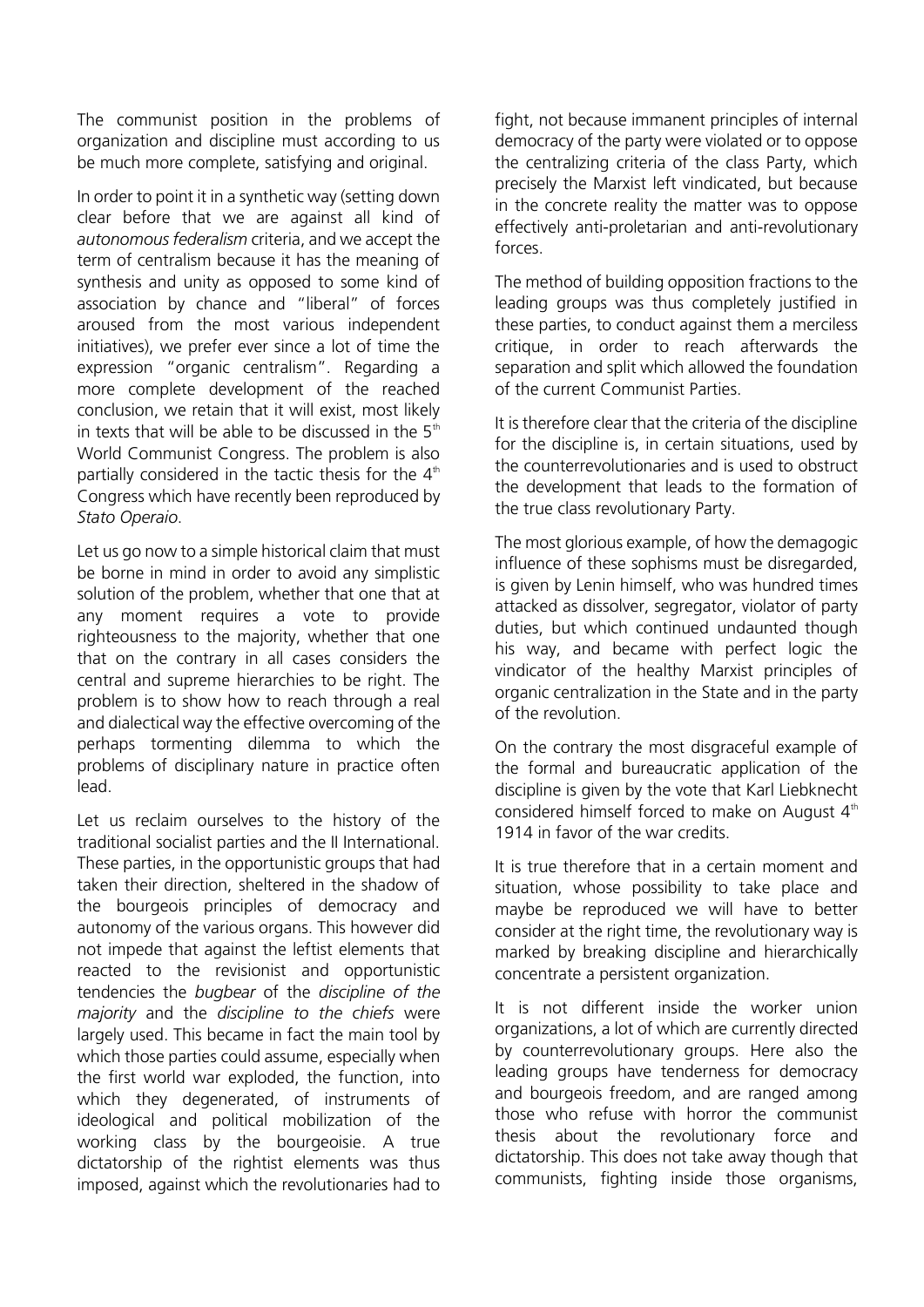must continuously denounce the dictatorial procedures of the leading mandarin bureaucracy; and the specific method to try to overthrow it is the vindication in assemblies and polls the application of practical democracy. This does not mean that we have to shelter in the dogmatic believe for statute democracy: not excluding in fact that in certain situations it may be convenient to take the lead of these organisms by means of a coup. The guide that links us to our revolutionary purpose cannot therefore ever be provided by the formal and constant deference to the officially stated chiefs, and neither by the indispensable fulfillment of all the formalities of an elective consultation. We repeat that our solution is built in a completely different and superior way.

The problem becomes more difficult and delicate when we want to face the internal life of the Parties and the Communist International. A whole historical process separates us from the situation which inside the old International suggested the constitution of fractions which were parties inside the party, and often the systematic rupture of the discipline as starting point towards a fecund split of revolutionary consequences.

Our opinion regarding this sort of problem is that the question of organization and discipline inside the communist movement cannot be resolved without keeping it in close relation with the questions of theory, program and tactics.

We cannot envisage an ideal type of revolutionary party, as the limit that we set ourselves to reach, and try to draw the internal construction and the rule of life of this party. We will easily get to the conclusion that in such a party no fraction competition or dissension of the directives of the central organ by peripheral organisms can be admitted. By applying *sic et simpliciter* these conclusions to the life of our parties and our International we would however not have solved anything: not certainly because such an integral application may not be highly desired by all of us, but precisely because in practice we are in fact not getting close to such application. Not precisely the exception, but the facts lead us to review the rule in the division of the Communist Parties in fractions, and in the dissensions that may perhaps turn into conflicts between those Parties and the International.

Unfortunately, the solution is not that easy.

It needs to be considered that the International does not work as a single world communist party yet. It is on its way to reach this result undoubtedly, and it has made gigantic steps in relation to the old International. But in order to make sure that it proceeds effectively and in the best way in this desired path, and commit to this purpose our work as communists, we must associate our trust in the essence and revolutionary capacity of our glorious world organism to a continuous work based upon the control and rational evaluation of whatever happens in our ranks and of the formulation of its politics.

Consider the maximal and perfect discipline, that would spring out of a universal consensus also in the critical consideration of all the problems of the movement, not as a result, but as an infallible method to use with blind conviction, saying *tout court*: the International is the world Communist Party and one must follow without hesitation and faithfully all that its central organs dictate, is somehow put the problem sophistically upside down.

We have to remind, in order to begin our analysis of the issue, that communist parties are organisms of "voluntary" adhesion. This is a fact inherent to the historical nature of parties, and not the acknowledgement of some "principle" or "model". It is for granted that we cannot force anyone to take our member card, we cannot make a conscription of communists, we cannot establish sanctions against the person that does not act uniformly towards the internal discipline: all of our members are materially free to leave us whenever he or she wants. We do not want to state now whether it is desirable or not things to be this way: the fact is that they are so and that there are no ways apt to change them. As a consequence, we cannot adopt the formula, certainly rich in many advantages, of the absolute obedience in the execution of orders coming from above.

The orders that central hierarchies emanate are not the starting point, but the result of the function of the movement understood as a collective. This is not said in the foolishly democratic or juridical sense, but in the realistic